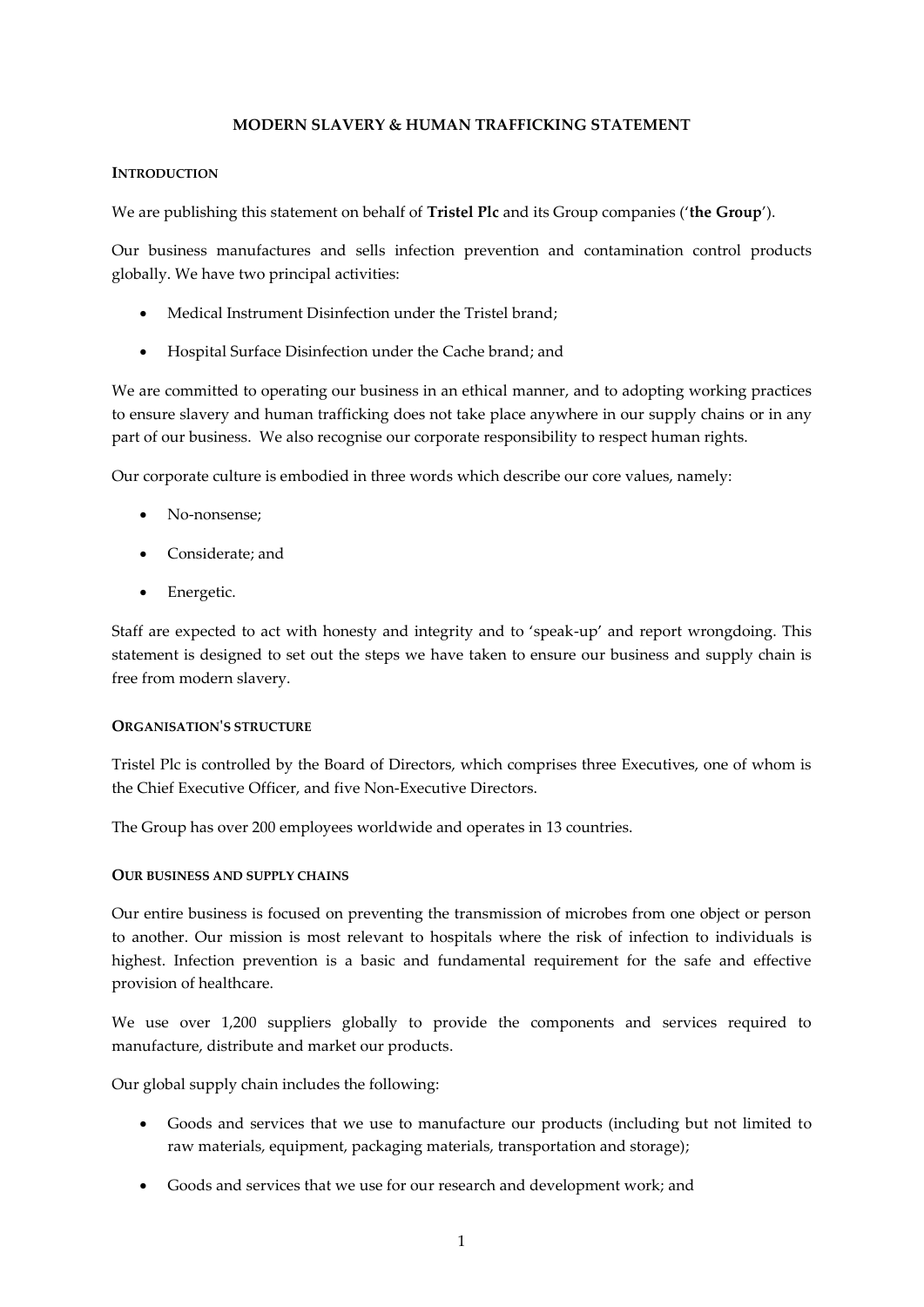• Outsourced packing operations.

## **OUR POLICIES ON SLAVERY AND HUMAN TRAFFICKING**

We are committed to ensuring that there is no modern slavery or human trafficking in our supply chains or in any part of our business. Our due diligence process and our Anti-slavery Policy reflects our commitment to acting ethically and with integrity in all our business relationships and to implementing and enforcing effective systems and controls to ensure slavery and human trafficking is not taking place anywhere in our supply chains.

We also have a Whistleblowing Policy where staff are encouraged to raise concerns without delay, an Equal Opportunities Policy and Anti-Bribery and Corruption Policy.

## **DUE DILIGENCE PROCESSES FOR SLAVERY AND HUMAN TRAFFICKING**

We recognise our corporate responsibility to respect human rights. As part of our initiative to identify and mitigate risk we seek written confirmation from all suppliers that they abide by the modern slavery legislation and we request their relevant CSR policies. We are implementing processes whereby we will keep suppliers activities under constant review and apply a judgement to the risk.

The systems we have in place:

- Informally identify and assess potential risk areas in our supply chains;
- Seek to mitigate the risk of slavery and human trafficking occurring in our supply chains;
- Seek to monitor potential risk areas in our supply chains; and
- Protect whistle blowers.

The systems we are putting place will:

- Formally identify and assess potential risk areas in our supply chains;
- Mitigate the risk of slavery and human trafficking occurring in our supply chains;
- Monitor potential risk areas in our supply chains; and
- Protect whistle blowers.

# **OUR WORKFORCE**

We are of the view that the risk of modern slavery in our directly employed workforce is low due to it being a highly skilled and paid professional workforce. Nevertheless, we recognise that there will always be potential areas of exposure for modern slavery and seek to manage these risks in a number of ways, including the following:

- We review our recruitment processes and employment practices to ensure compliance with legislation and best practice;
- We use reputable employment agencies for the supply of temporary staff;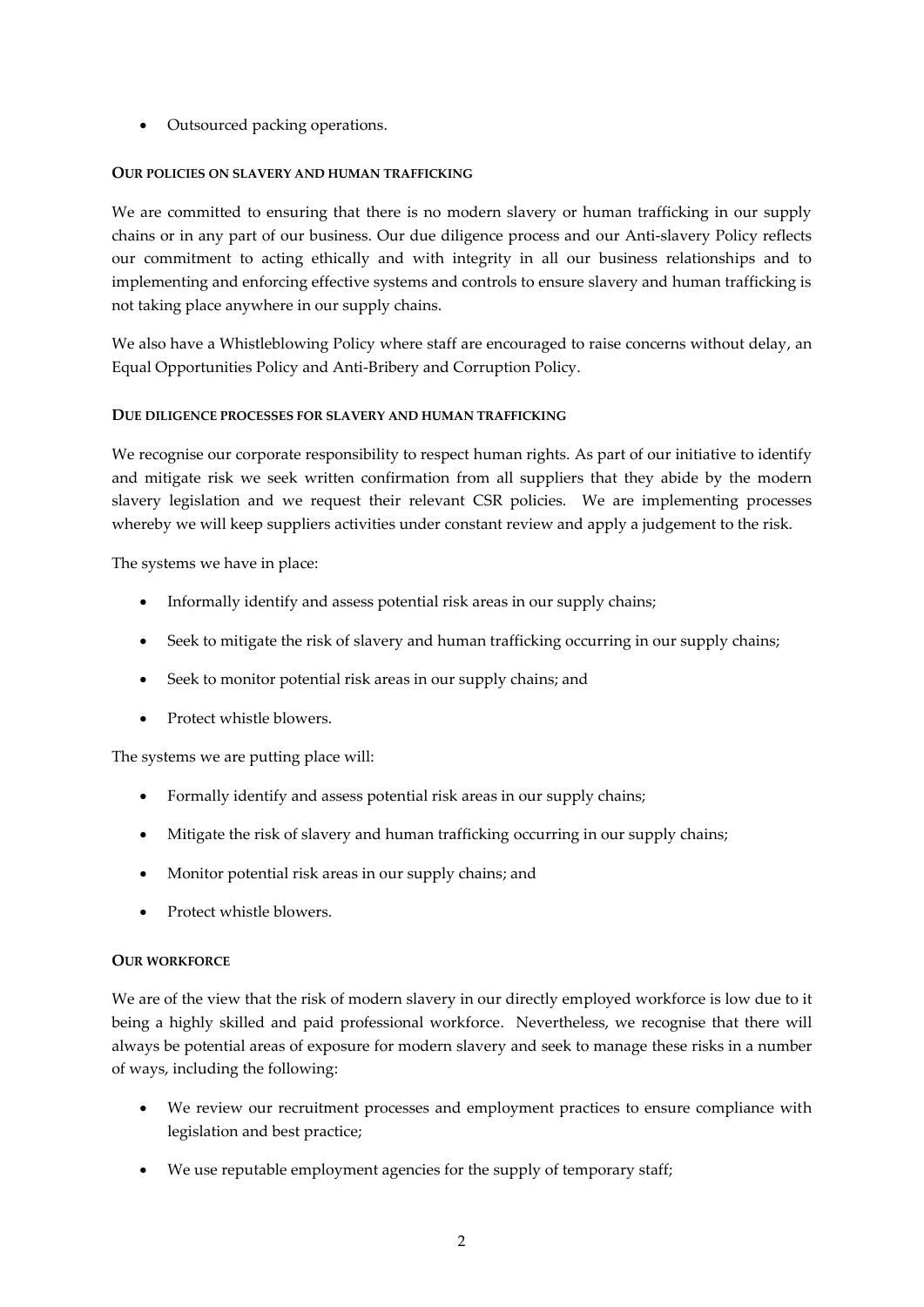- We give our employees employment contracts and access to our policies at the outset of their employment, which amongst other things cover Equal Opportunities, Harassment, Grievances and Whistleblowing;
- We pay our employees more than the statutory minimum and employee wages are paid directly into their bank account;
- We do not require employees to work more than 40 hours per week, any and all overtime is voluntary;
- All employees are given holiday which complies with or exceeds the statutory requirements;
- We do not engage child labour;
- We conduct regular health and safety risk assessments;
- We provide staff with appropriate PPE;
- We encourage good communications with staff;
- We encourage staff to raise concerns with senior managers without delay; and
- We have created policies and procedures to be applied within the workplace.

### **SUPPLIER ADHERENCE TO OUR ETHICS**

As an ethically responsible manufacturing and supply company we aim to ensure that we are sourcing responsibly. We seek to work with third parties who share our values and our high ethical standards.

We are improving our systems and processes which will enable us to periodically review our supply chain to determine the level of risk associated in relation to each supplier with regard to slavery and human trafficking based on our knowledge of their country of origin and the type of product/service provided.

# **TRAINING**

To ensure a high level of understanding of the risks of modern slavery and human trafficking in our supply chains and our business, the senior members of our procurement team have undergone risk awareness training.

### **ANTI-SLAVERY OBJECTIVES FOR THE FORTHCOMING YEAR**

- To review and update contractual documentation with suppliers to include anti-slavery clauses. This is a primary function of the team for the forthcoming year to eighteen months,
- To plan and kick start a process whereby 2nd Tier suppliers can be approached via supply chain mapping.

*This statement is an update to our slavery and human trafficking statement for the financial year ending 30.6.22*